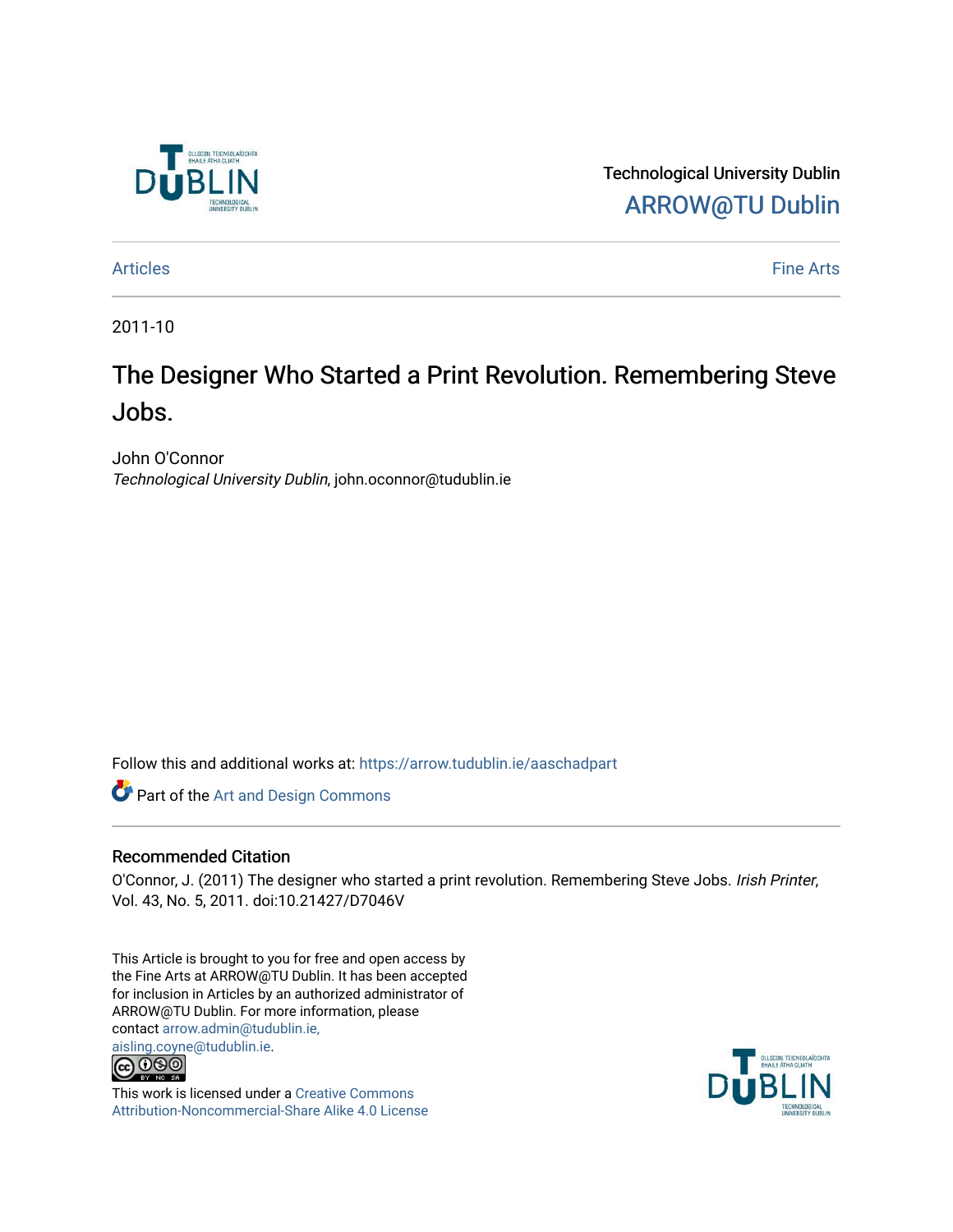## **The designer who started a print revolution. Remembering Steve Jobs.**

## **John O'Connor, Dublin Institute of Technology**

It is quite extraordinary that an organisation in corporate America widely renowned as a world leader would use its global shop window to display an obituary photograph rather than promoting its most recently introduced product. And yet that is exactly what Apple did after launching the iPhone 4S. Steve Jobs died the following day and his photograph opened the website for almost two weeks. This, more than any other act, demonstrated the reverence in which the innovative leader of Apple Inc is held.

The man who co-founded the world's most valuable consumer-facing brand<sup>1</sup> has been eulogised since his death at the early age of fifty-six. Articles across the world's media have claimed he changed the world as we know it by developing the standard graphical user interface now familiar to all users of personal computers, perfecting the mouse for the marketplace, introducing the most accessible personal computer while also inventing the iPod, iPhone and iPad. Along the way he also revolutionised the design and print industries, the digital music industry and the mobile phone industry.<sup>2</sup> Not a bad legacy for a self-proclaimed college dropout.<sup>3</sup>

My first inkling of the genius of Jobs came in the latter part of the 1980s when my design company invested in our first Apple Macintosh II computer and laser printer. They were so expensive that a five-year loan was required for the purchase, which then remained unused in the corner of the studio for six months. We didn't dare start a job on the Mac for fear we wouldn't be able to produce camera-ready artwork suitable for print. No one knew how to migrate from the familiar world of professional computer typesetting and pasted-up artwork to the intangibility and uncertainty of the digital wysiwyg world. In the high-pressure atmosphere of a busy design studio there was little time to spare learning an untried and untested approach. Nevertheless, gradually the Mac was drawn into service  $-$  originally as a typesetting machine  $$ and thus began the inevitable development of an entirely digital workflow.

In 1989 I was contracted to advise the London based Brompton Group advertising agency on the introduction of a Mac system for the design and production of corporate literature for its biggest client, Lloyds Bank. It is difficult now to imagine just how difficult this task was at that time. The Mac was still largely untested in the design and print sector. Typographers in particular were fearful (rightly, as it turned out) for their jobs and so proclaimed loudly (and incorrectly) that type set on a Mac was grossly inferior to photosetting and computer set type. Art Directors refused to go near the keyboard and continued producing traditional scamps and rough layouts for the 'Mac operator' to work up. The Finished Art department could not even contemplate laying down their scalpels and Letraset. Just as in any revolution many continued in denial until the inevitability of progress removed them from the scene. Those that couldn't adapt were forced out.

My career, on the other hand, was at a good stage to benefit from the change. Having originally trained in a quintessentially traditional studio established outside Bradford by a designer who learned his craft at Lund Humphries with Herbert Spencer I went on to study for a degree in visual communication in Dublin. By the time I established a design practice in 1985 I had wide

\_\_\_\_\_\_\_\_\_\_\_\_\_\_\_\_\_\_\_\_\_\_\_\_\_\_\_\_\_\_\_\_\_\_\_\_\_\_\_\_\_\_\_\_\_\_\_\_\_\_\_\_\_\_\_\_\_\_\_\_\_\_\_\_\_\_\_\_\_\_\_\_\_\_\_\_\_\_\_\_\_\_\_\_\_\_\_\_\_\_\_\_\_\_\_\_\_\_\_\_\_\_\_\_\_\_\_\_\_\_\_\_\_\_\_\_\_\_\_\_\_\_\_\_

 

<sup>&</sup>lt;sup>1</sup> Indvik, L. Apple Now World's Most Valuable Brand, in Mashable 9 May 2011. http://mashable.com/2011/05/09/applegoogle-brandz-study/ (Accessed 8 September 2011.)

 $^2$  *Leading article: The sad loss of one of a kind.* The Independent, London, 7 October 2011. 'Steve Jobs revolutionised no fewer than six different industries: personal computers, mobile phones, music publishing, animated films, digital publishing and tablet computing ... His genius was unconfined ... an exemplar for all chief executives ... Mr Jobs is now being called a visionary who "will be remembered with Edison and Einstein"'.

<sup>&</sup>lt;sup>3</sup> The full text of Steve Jobs' Stanford Commencement speech, Business Insider, 6 October 2011, in which he admits to dropping out of college. http://www.businessinsider.com/the-full-text-of-steve-jobs-stanford-commencement-speech-2011-10?IR=T (Accessed 8 September 2011.)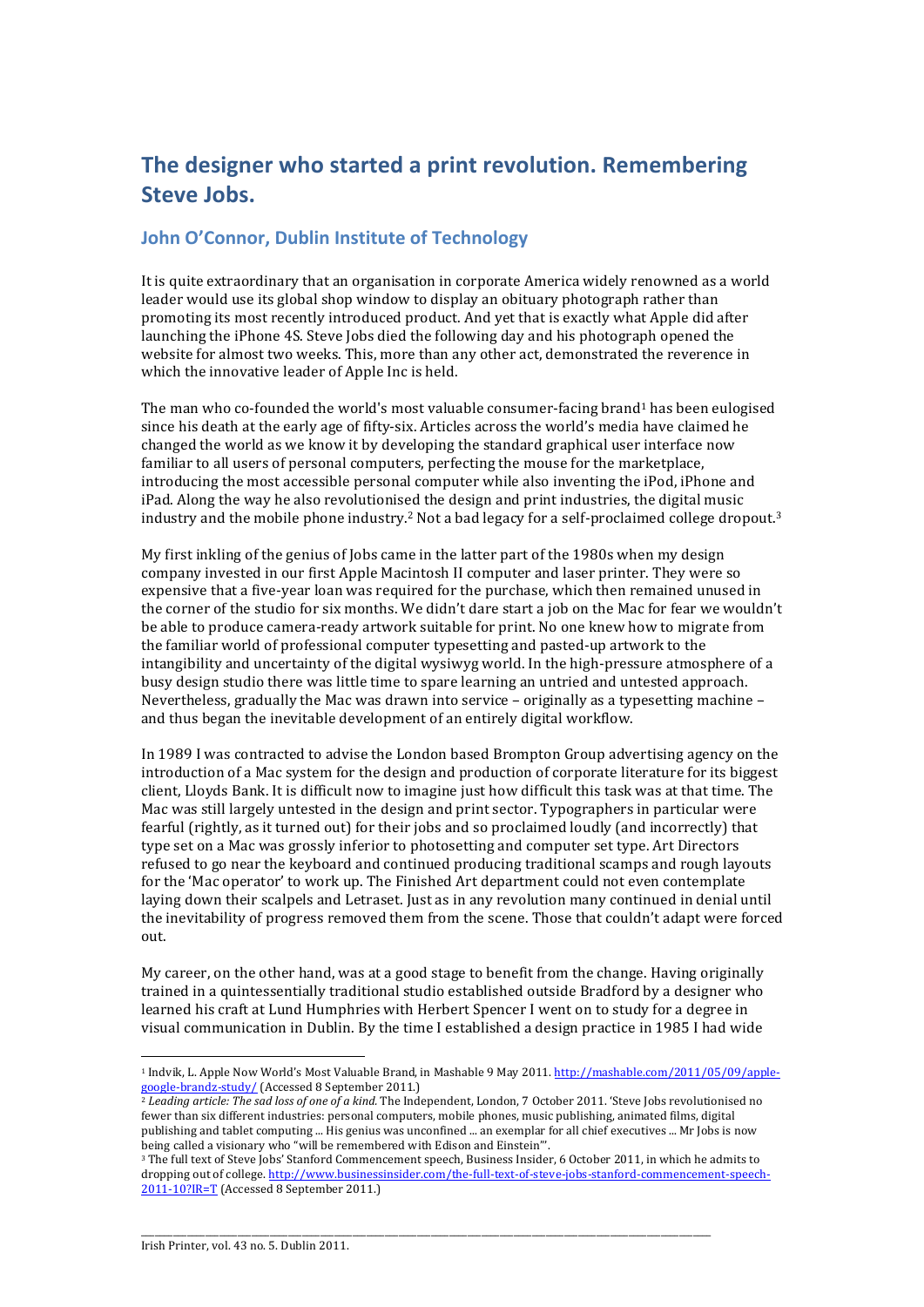experience working in letterpress, offset litho and silkscreen. Layouts were produced in pencil with accurate specifications for print reproduction. I could render ten-point type with a high degree of precision after a year doing so for full-page newspaper ads. This was a crucial skill due to the cost of typesetting – mistakes often meant the difference between profit and loss on a job. But for young designers filled with the enthusiasm to experiment and go beyond the traditional typographic conventions the need for our work to be mediated by craftsmen could be frustrating. Busy typesetters with conventional training in this traditional craft were not always sympathetic to our motivations and generally wanted to get a job typeset, delivered and billed. My co-founder at Information Design, Ron Hamilton, once described the experience as being akin to learning to ice skate with one hand tied behind his back.

The Mac, once we rescued it from the dark corner of the studio and figured out how to use it, abolished those restrictions forever. It liberated type and allowed designers complete freedom to improvise and experiment. This period resulted in some incredibly exciting and inspiring work particularly by designers like April Greiman and David Carson in the US and Octavo Design, Vaughan Oliver and Neville Brody in the UK. It also inspired a review of the work of the early modern pioneers of typography such as El Lissitzky, Alexander Rodchenko, Laszlo Moholy-Nagy and Apollinaire's "figurative poetry" along with the influence of Futurist, Dada and de Stijl movements on graphic design.

While designers were enjoying their new-found freedom the Mac was having an altogether different impact on the wider print sector. Typesetting houses began to disappear as word processing took over. Some companies managed to reinvent themselves as bureaus for outputting the bromides and film that were replacing pasted-up camera-ready artwork. The trade of the typesetter soon disappeared and the art of setting readable type suffered frequently at the hands of those untrained for the task.

The capabilities of the Mac expanded with the development of software applications such as Adobe Photoshop and significant improvements in the quality of desktop scanners. Origination companies with large investments in drum scanners began to feel the pressure and eventually all but disappeared. At the time few outside the trade realised the significance of the knowledge base and wealth of experience that could not be replaced easily or replicated by a computer. The skill and expertise of an originator who manages the conversion of an image from continuous tone transparency (made up of millions of colours) to reproduction in cyan, yellow, magenta and black ink included a high level of subjective interpretation honed over years of practice. Part of the price to be paid for the convenience brought by the Mac has been an increase in poor quality reproduction.  $+ + +$ 

In the late nineteenth century and throughout the twentieth century there were a number of high profile inventors who changed society with great rapidity. Edison is widely regarded as being the first to develop the industrial research laboratory<sup>4</sup> in a facility that occupied two city blocks by the 1880s. He registered over a thousand patents and is particularly remembered for perfecting the electric light bulb that had incalculable impact. It could be argued, however, that his real ingenuity was the development of the infrastructure to deliver electric power at an affordable price enabling every home to acquire this resource.<sup>5</sup>

Similarly, Jobs will be remembered for his ability to harness the supply chain or, more often, to develop a completely new supply chain to deliver Apple's innovative services. He also demonstrated an astounding ability to perfect existing technology and develop completely new processes for the consumer to access it. It was this ability to provide a fully integrated and

\_\_\_\_\_\_\_\_\_\_\_\_\_\_\_\_\_\_\_\_\_\_\_\_\_\_\_\_\_\_\_\_\_\_\_\_\_\_\_\_\_\_\_\_\_\_\_\_\_\_\_\_\_\_\_\_\_\_\_\_\_\_\_\_\_\_\_\_\_\_\_\_\_\_\_\_\_\_\_\_\_\_\_\_\_\_\_\_\_\_\_\_\_\_\_\_\_\_\_\_\_\_\_\_\_\_\_\_\_\_\_\_\_\_\_\_\_\_\_\_\_\_\_\_

 

<sup>&</sup>lt;sup>4</sup> Thomas Edison, dubbed 'the Wizard of Menlo Park', was one of the first inventors to apply the principles of mass production and large-scale teamwork to the process of invention, and because of that, he is often credited with the creation of the first industrial research laboratory. http://en.wikipedia.org/wiki/Thomas\_Edison (Accessed on 8 September 2011.)

<sup>&</sup>lt;sup>5</sup> Gomory, R. E. Keynote Address - Second International ALN (Asynchronous Learning Network) Conference, 2010. 'Edison is reported to have said: "We will make electricity so cheap that only the rich will burn candles."'